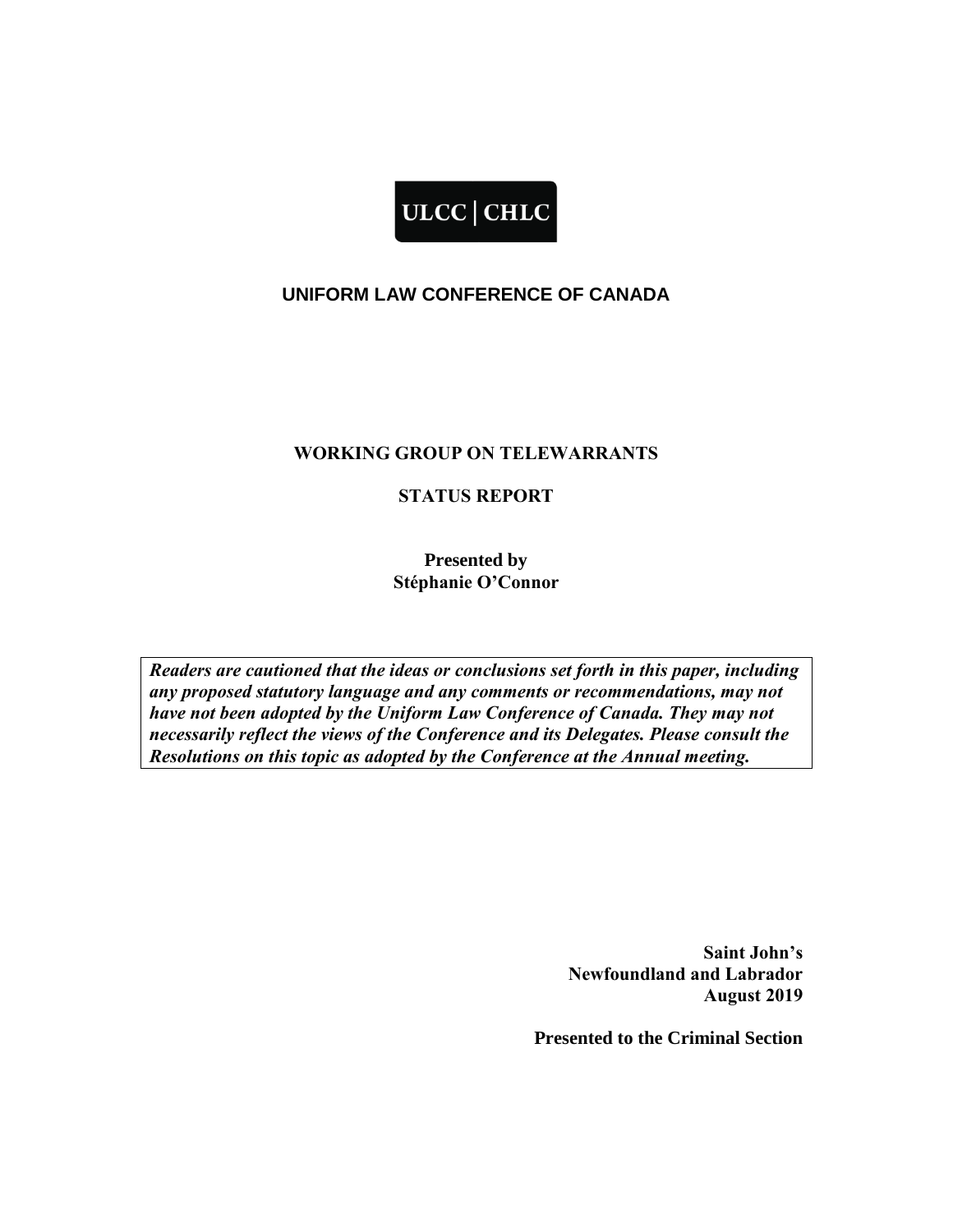This document is a publication of the Uniform Law Conference of Canada. For more information, please contact info@ulcc-chlc.ca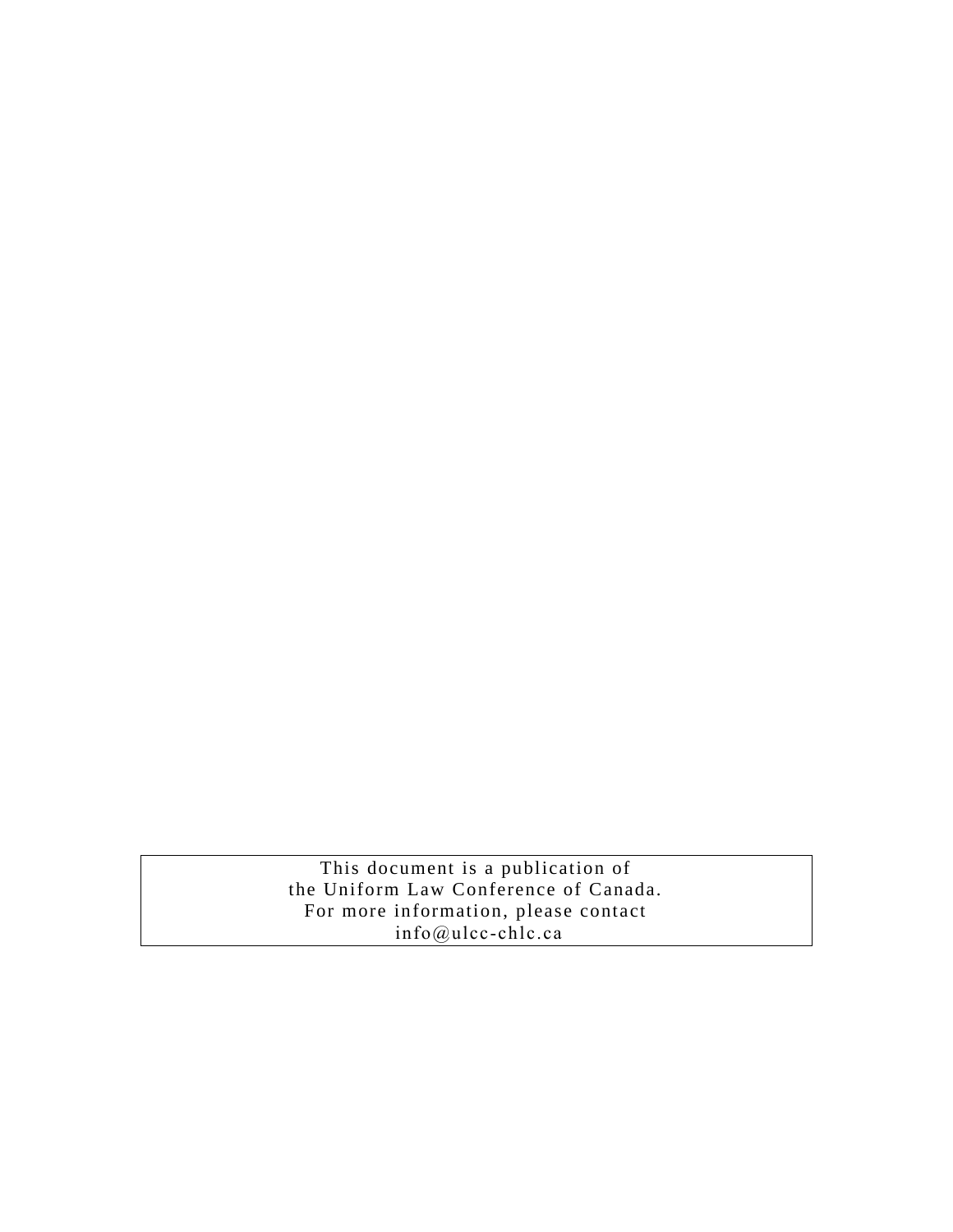[1] At the 2016 meeting of the Criminal Section of the ULCC, the Public Prosecution Service of Canada (PPSC) moved a resolution on amending the *Criminal Code* telewarrant provision (section 487.1) to include all production orders as well as tracking and transmission data recorder warrants (PPSC 2016-01). The resolution was carried 16-0-8. The PPSC also presented a floor resolution that proposed the following:

> That the Criminal Section of the Uniform Law Conference of Canada to establish a working group to examine the telewarrant process under section 487.1 of the *Criminal Code*, in order to develop recommendations to make it more efficient. (Carried 22-0-1)

[2] Since the last Conference, the following representatives contributed to the work of the Working Group: Ken Madsen succeeded by Paul Kirk (British Columbia), Frank Au (Ontario), André Brochu and Justin Tremblay (Director of Criminal and Penal Prosecutions of Québec), Marke Kilkie and Laura Pitcairn (Public Prosecution Service of Canada), Alex Millman (Millman Law Offices, Alberta), Lucie Angers, Karen Audcent, Kim Pearce, Normand Wong and Stéphanie O'Connor as Chair of the Working Group (Federal Department of Justice).

[3] During the past year, the Working Group continued to meet regularly to discuss further issues relating to the telewarrant scheme, including those that might be impacted by the recent enactment of Bill C-75, *An Act to amend the Criminal Code, the Youth Criminal Justice Act and to make consequential amendments to other Acts*.

[4] In the past year, various products were prepared on a number of issues including questions regarding whether to:

- Remove the threshold ("Impracticable to appear in person") requirement for search warrant applications obtained by a means of telecommunication that produces a writing;
- Retain a threshold requirement for an oral application presented by means of telecommunication as distinguished from a written application;
- Provide that all search warrants, investigative orders and wiretap authorizations may be obtained by a means of telecommunication;
- Remove the requirement that only a justice designated by the chief judge may issue such warrants and order obtained by means of telecommunication;
- In addition to peace officers allow other state actors to apply for search warrants, investigative orders and wiretap authorizations by means of telecommunication;
- Allow search warrants, investigative orders and wiretap authorizations that are intended to be executed in another province to be obtained by telecommunications; and